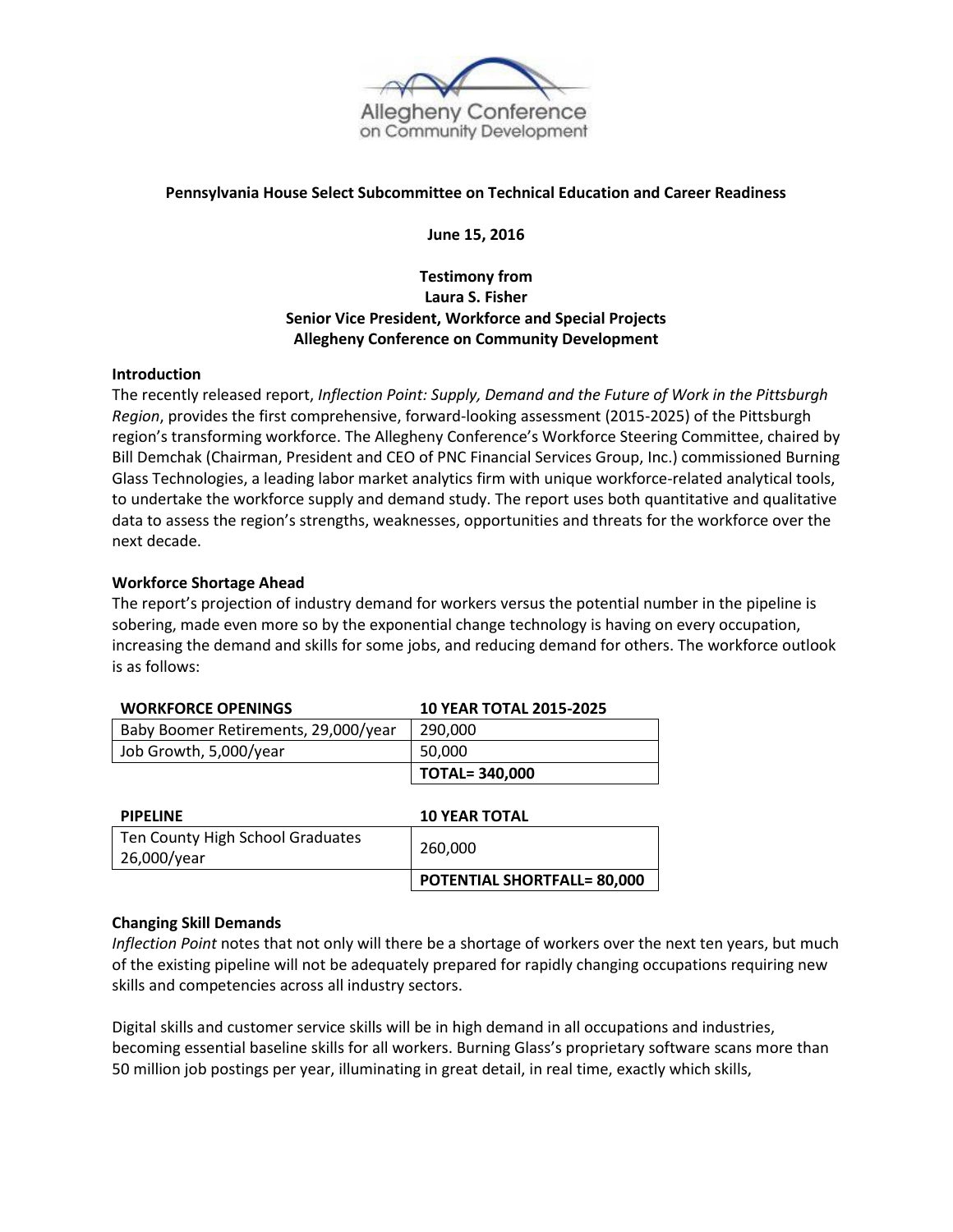competencies and credentials employers are asking for today. In contrast, publicly available labor data, used in nearly all workforce reports, lags, often by two or more years.

In addition to increasing technical skills, employers are beginning to blend diverse skill sets into a single occupation where in the past, each skill may have represented a single, unique job. For example, Information Technology (IT) now requires far more than technical skills: in Business and Financial Services, IT workers will be required to have an understanding of the company's business model in order to understand how technology solutions tie into business functions. In utilities, field technicians will work from hand-held devices that connect to the central system and will now be expected to have direct interface with customers, requiring customer service skills that previously were assumed by call center workers.

As healthcare systems move away from the traditional acute care/hospital focused delivery to long-term wellness, building relationships with patients will become increasingly vital for every occupation whether it be entry level or the most senior MD. Healthcare leaders indicate that Certified Nursing Assistants (CNAs) and Licensed Practical Nurses (LPNs) are often the first point of contact for patients and family members. Their patients are becoming their long term customers. While our CTEs and postsecondary training providers excel at clinical training, an entirely new skill set (customer service) must have new curriculum that becomes embedded in the healthcare training pipeline.

The ability to mine real-time job postings also revealed a worrisome trend that is called "upcredentialing." In the absence of being able to verify baseline skills for which we have no clear achievement indicators (such as teamwork, customer service, leadership), employers are increasingly using degree attainment (and most often a four-year degree) as a placeholder. Usually this occurs for positons where no credential or a lesser credential would previously have sufficed. This can eliminate otherwise qualified candidates from consideration based on a degree requirement. It constrains opportunities for upward mobility, increases time to fill jobs, and impacts starting salaries. More communication between training providers and employers is needed in order to have a mutual understanding of skill requirements for the workforce.

Finally, workers need to be increasingly nimble and agile as they progress through their careers and adapt to changing technology and a changing market. Workers will need to broaden their skill set, or "upskill" to keep up with these changes and adapt to new conditions. That call for agility applies equally to our education and training providers who will need to respond effectively and quickly to the rapid pace of innovation in the workplace.

### **The Importance of Career and Technical Education**

As technology drives change and disrupts entire sectors, occupations will increasingly require technical skills in order to keep pace, and the CTE system can and should be central to preparing the worker pipeline. While the current secondary-level CTE system is providing students with valuable skills, and in many cases industry-recognized certifications, more must be done to strengthen it and to make the system able to respond to new requirements in a competitive timeframe.

Too often the lack of current and transparent data about where demand will be and where it won't be results in a supply and demand mismatch (see below). All students should have access to relevant and current data from which to make career choices so that their pathway is chosen with clarity and realistic expectations.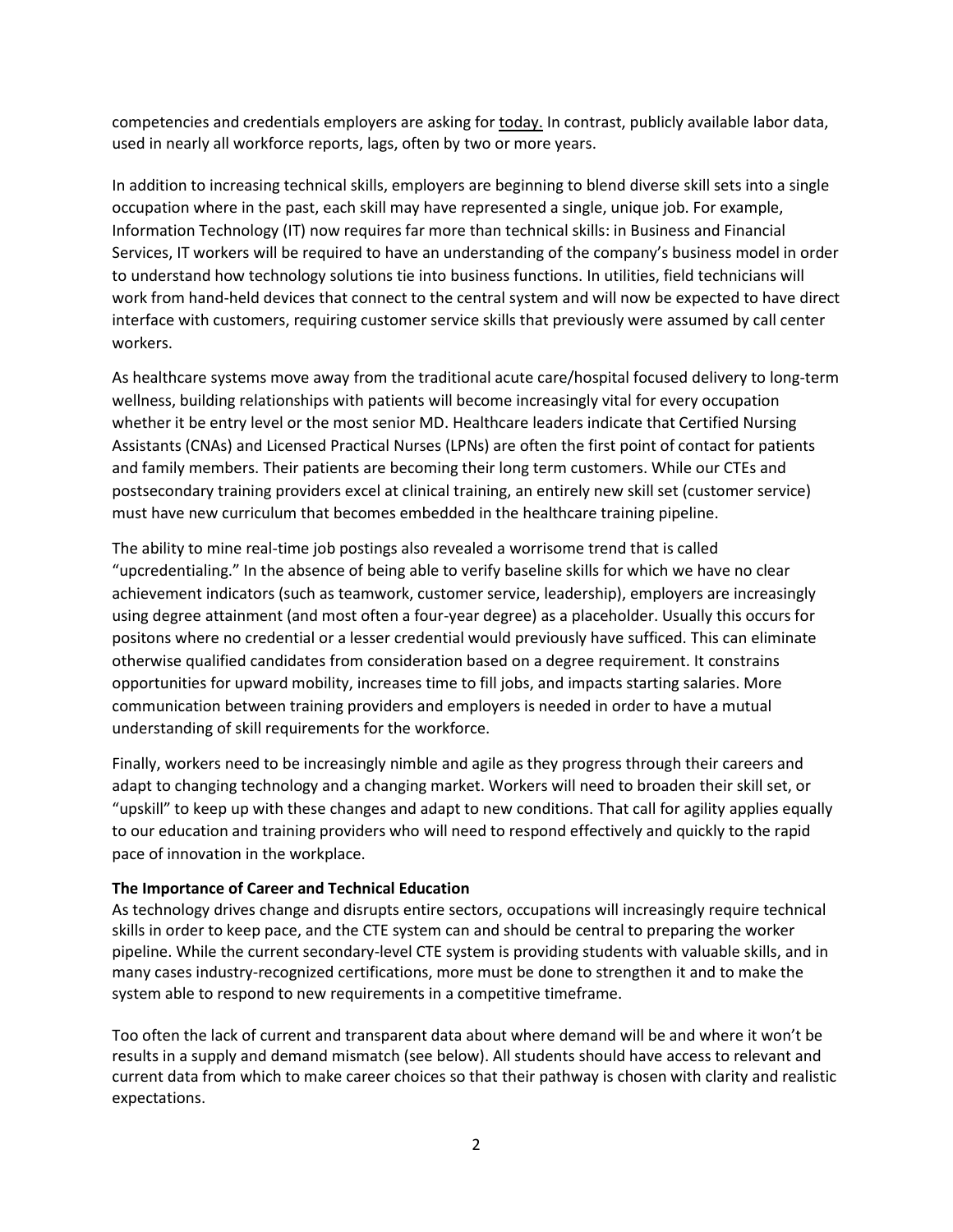| Cosmetology             |                                  |             |
|-------------------------|----------------------------------|-------------|
| <b>CTE Enrollment</b>   | <b>Projected Annual Openings</b> | Avg. Salary |
| 1.215                   | 1.240                            | \$23,171    |
| Machine Tool Technology |                                  |             |
| <b>CTE Enrollment</b>   | <b>Projected Annual Openings</b> | Avg. Salary |
| 358                     | 777                              | \$37,520    |

The region's cosmetology enrollment is meeting demand, but the average salary is low and upward mobility is limited. On the other hand, enrollment in the machine tool technology program falls far short of real industry demand. Occupations that align with this program have a significantly higher average salary and many opportunities for upward mobility.

A significant impediment to building a larger skilled worker pipeline is persistent negative perception about opportunities afforded through CTE. Students, parents and some educators often steer those who may be interested in a CTE program away, and negatively impact CTE enrollment. In the Allegheny Conference's study, *Mapping a Pathway: Regional Career and Technical Education for Occupations in Energy and Manufacturing,* we found that often cited negative views include:

- CTE is not for those that are college bound and in fact may preclude college.
- Courses taught at a career and technology center are usually for dirty and dangerous occupations.

While these views can be pervasive, they are not accurate representations of CTE today. Many skills taught at CTCs are for high-tech occupations that are in high demand, require technical knowledge (and overall strong STEM skills) and which pay well. CTE graduates have the option to begin their career with an industry-recognized certification earned while in high school, or to go on to post-secondary training which could include earning an Associate degree, Bachelor's degree or higher. We believe that any level of post-secondary training should be considered "college."

Since the March 18, 2016 Pennsylvania House Subcommittee on Technical Education and Career Readiness, the Allegheny Conference has been working with regional CTE directors to begin to frame and develop common messaging about the benefits of CTE designed to attract more students to their programs. The plan will also target parents in an attempt to change attitudes. Consensus points from the group include:

- CTE's strength is that it provides excellent opportunities for students to move on to postsecondary education through articulated college credit, cost-effectiveness and real-life industry exposure.
- A weakness identified by the group was the inability of CTCs to create new programs in response to rapidly changing market demand. Programs submitted for approval often "get caught in bureaucratic red tape" and can take up to two years to be approved.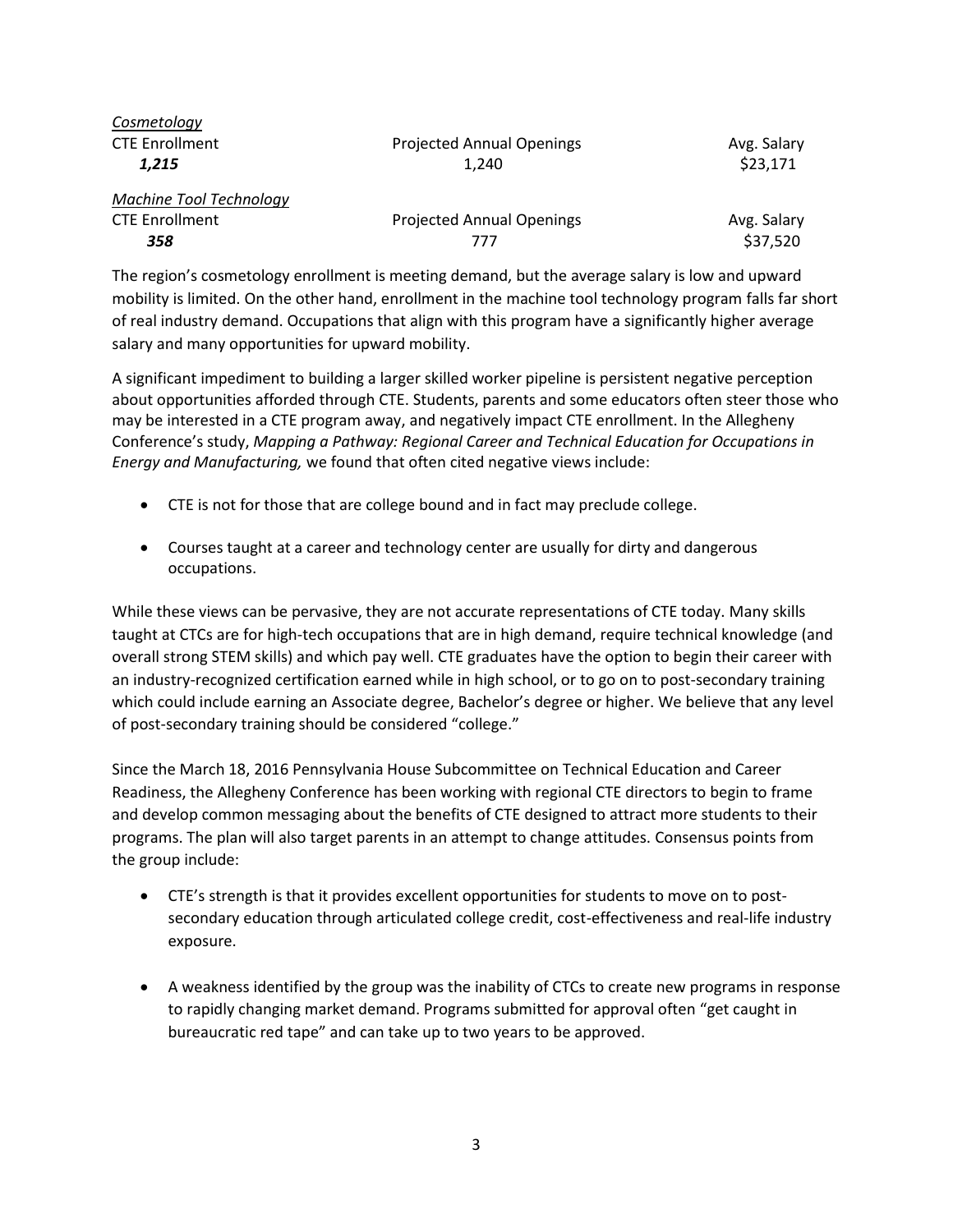• Discussions with the group on strategies to strengthen CTE in the near future showed that many directors were interested in building a better alliance with the "maker movement" which is not currently closely associated with CTE. This is not competitive.

Too often, students and parents are unaware of the career and post-secondary options available to them, particularly a lack of awareness of seamless college pathways via articulation agreements that can allow CTE graduates to go on to post-secondary training while preserving credits already earned. Just as importantly, students and parents need to understand the benefits of these options which often include a significant amount of time and money saved.

The Allegheny Conference is currently developing concepts for a digital Jobs Data and Career Awareness Hub that when completed, will cater to many different audiences and allow students and other users to explore careers, career pathways and education/training providers based on the current and projected workforce demand data in *Inflection Point* in order to help them make well-informed decisions about their future.

### **Recommendations**

*Inflection Point: Supply, Demand and the Future of Work in the Pittsburgh Region* is an important call to action. With its findings in mind, the Allegheny Conference puts forth the following recommendations:

#### Improve and Increase Marketing for Seamless Pathways to College

Articulation agreements and other tools that provide seamless pathways to postsecondary education must be kept reliably up to date and reviewed annually, and be transparent for students and parents and easily accessible.

An improved online experience for articulation agreement searches and more effective career counseling to give students clearer college and career pathways is also highly recommended. *Mapping a Pathway* revealed that lack of awareness of college credit availability and how it can be linked to CTE is widespread. Deeper direct engagement of employers with career counselors, educators and students can help to change negative stigma.

### Support Strategic CTE Grants

There are many funding and policy issues relating to CTE that must be addressed to both modernize and upgrade technical education. However, the need to better align supply and demand is urgent and cannot be put off until systemic solutions can be determined and created at the state level. Using funding to encourage new and best practices focused on high demand occupations can stimulate immediate and important improvements. Therefore, we urge the approval of the governor's proposed CTE grants for innovation, equipment and counseling to support CTE programs, but focus them on occupations that are market relevant and teach high demand skills.

### *Innovation Grants*

- Grants for school districts that specifically indicate their commitment both to meaningful employer engagement and a willingness to act as a laboratory for best practices and new ideas should be favored. A willingness to share outcomes, both positive and negative, should also be determining factor.
- Often students who have completed rigorous training find themselves unable to afford to take expensive industry-recognized certification tests offered by CTCs. Funding should be made